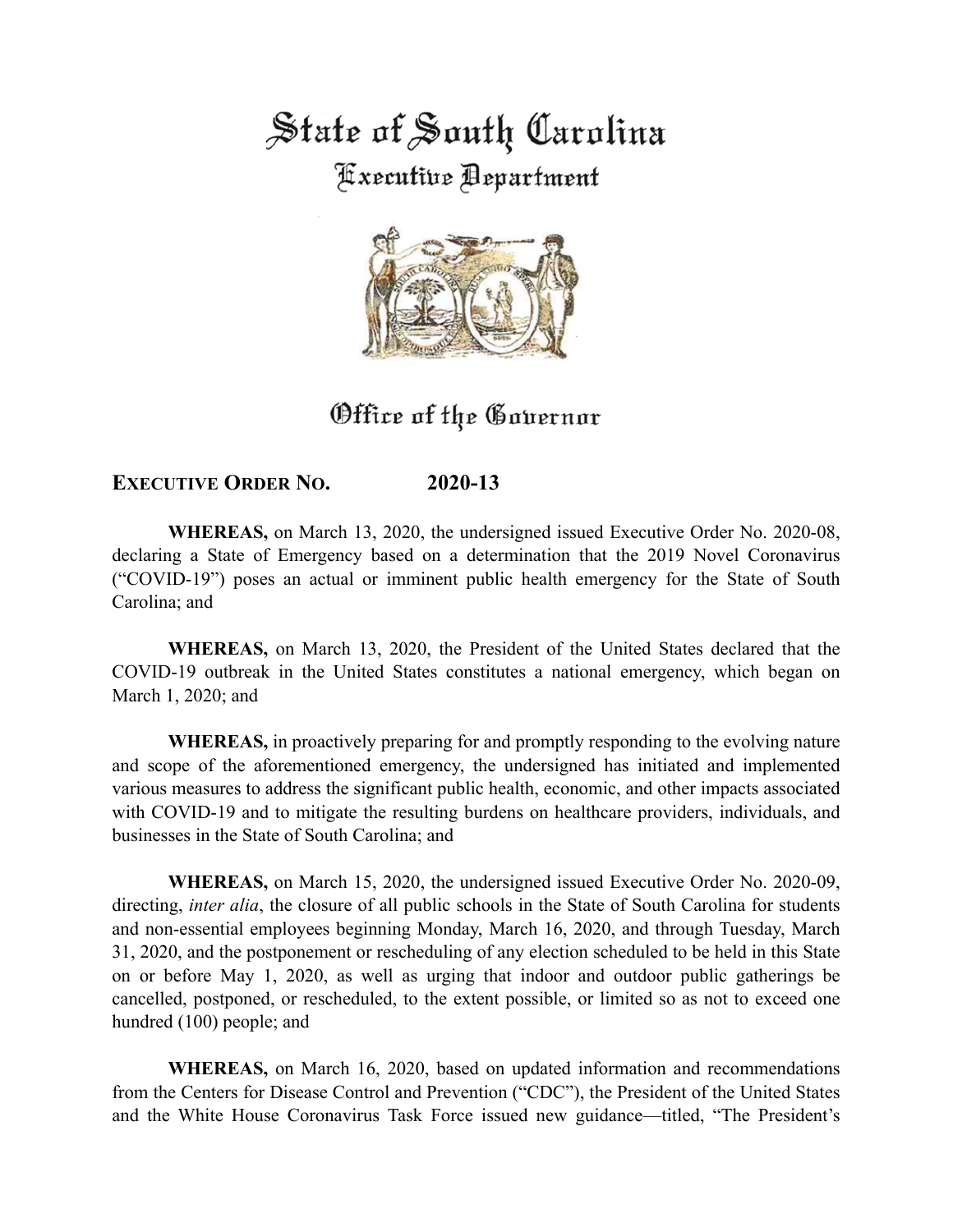Executive Order No. 2020-13 Page 2 March 23, 2020

Coronavirus Guidelines for America: 15 Days to Slow the Spread of Coronavirus (COVID-19)"—to help protect Americans during the global COVID-19 outbreak; and

**WHEREAS,** the President's Coronavirus Guidelines for America recommend, *inter alia*, that the American people "[a]void social gatherings in groups of more than 10 people"; "[a]void eating or drinking at bars, restaurants, and food courts—use drive-thru, pickup, or delivery options"; and "[a]void discretionary travel, shopping trips, and social visits"; and

**WHEREAS,** on March 17, 2020, the undersigned issued Executive Order No. 2020-10, directing additional emergency measures in response to the threat posed by COVID-19, to include temporarily prohibiting restaurants from providing certain food services for on-premises consumption and prohibiting events at government facilities that would convene fifty (50) or more people in a single room, area, or other confined indoor or outdoor space; and

**WHEREAS,** in addition to the foregoing directives, Executive Order No. 2020-10 also "authorize[d] and direct[ed] any agency within the undersigned's Cabinet or any other department within the Executive Branch, as defined by section 1-30-10 of the South Carolina Code of Laws, as amended, through its respective director or secretary, to waive or 'suspend provisions of existing regulations prescribing procedures for conduct of state business if strict compliance with the provisions thereof would in any way prevent, hinder, or delay necessary action in coping with the emergency,' in accordance with section 25-1-440 of the South Carolina Code of Laws and other applicable law"; and

**WHEREAS,** on March 19, 2020, the undersigned issued Executive Order No. 2020-11, initiating further emergency measures and suspending certain regulations to ensure the proper function and continuity of state government operations and the uninterrupted performance and provision of emergency, essential, or otherwise mission-critical state government services, while simultaneously undertaking additional measures to safeguard the health and safety of state employees, mitigate significant economic impacts and burdens on affected individuals and employers, and provide regulatory relief to expedite emergency response initiatives and enhance the availability of critical healthcare services; and

**WHEREAS,** on March 21, 2020, the undersigned issued Executive Order No. 2020-12, directing additional actions to provide regulatory relief to facilitate "social distancing" practices and to mitigate the significant economic impacts of COVID-19 on individuals and businesses throughout the State, particularly restaurants and other food-service establishments; and

**WHEREAS,** the undersigned has determined that the rapidly evolving public health threat posed by COVID-19 warrants additional proactive action by the State of South Carolina and the implementation of further extraordinary measures to cope with the existing and anticipated emergency situation; and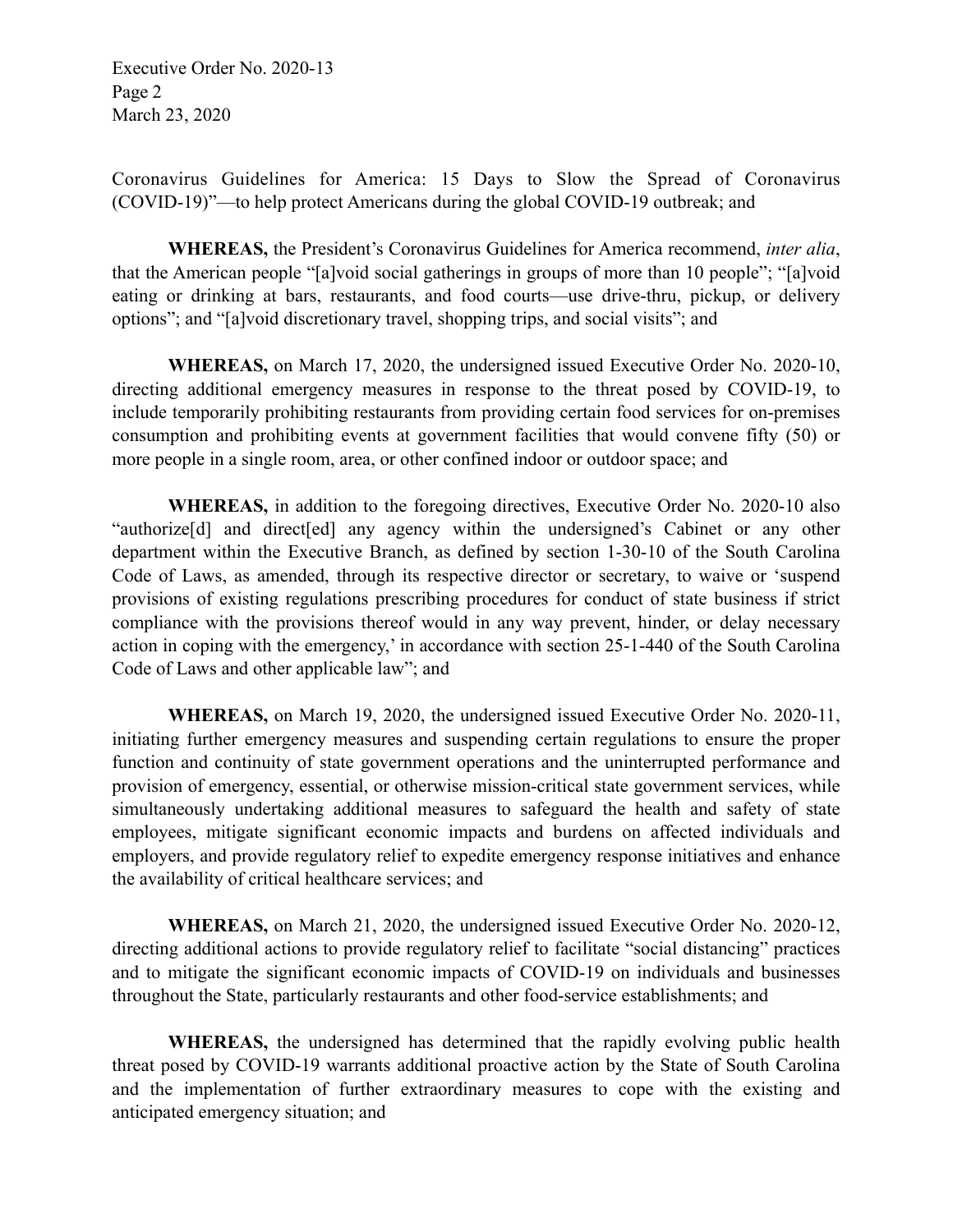Executive Order No. 2020-13 Page 3 March 23, 2020

**WHEREAS,** section 1-3-430 of the South Carolina Code of Laws, as amended, provides that when a state of emergency has been declared, the undersigned "may further, cope with such threats and danger, order and direct any person or group of persons to do any act which would in his opinion prevent or minimize danger to life, limb or property, or prevent a breach of the peace; and he may order any person or group of persons to refrain from doing any act or thing which would, in his opinion, endanger life, limb or property, or cause, or tend to cause, a breach of the peace, or endanger the peace and good order of the State or any section or community thereof, and he shall have full power by use of all appropriate available means to enforce such order or proclamation"; and

**WHEREAS,** pursuant to section 1-3-460 of the South Carolina Code of Laws, as amended, the foregoing and other emergency authority is "supplemental to and in aid of powers now vested in the Governor under the Constitution, statutory laws[,] and police powers of the State"; and

**WHEREAS,** in accordance with section 25-1-440 of the South Carolina Code of Laws, as amended, when an emergency has been declared, the undersigned is "responsible for the safety, security, and welfare of the State and is empowered with [certain] additional authority to adequately discharge this responsibility," to include issuing, amending, and rescinding "emergency proclamations and regulations," which shall "have the force and effect of law as long as the emergency exists"; and

**WHEREAS,** pursuant to section 25-1-440 of the South Carolina Code of Laws, when an emergency has been declared, the undersigned is further authorized to "suspend provisions of existing regulations prescribing procedures for conduct of state business if strict compliance with the provisions thereof would in any way prevent, hinder, or delay necessary action in coping with the emergency"; and

**WHEREAS,** in addition to the foregoing, section 25-1-440 of the South Carolina Code of Laws, authorizes the undersigned, during a declared emergency, to "transfer the direction, personnel, or functions of state departments, agencies, and commissions, or units thereof, for purposes of facilitating or performing emergency services as necessary or desirable," and to "compel performance by elected and appointed state, county, and municipal officials and employees of the emergency duties and functions assigned them in the State Emergency Plan or by Executive Order"; and

**WHEREAS,** as the elected Chief Executive of the State, the undersigned is further authorized, pursuant to section 25-1-440 of the South Carolina Code of Laws, to "direct and compel evacuation of all or part of the populace from any stricken or threatened area if this action is considered necessary for the preservation of life or other emergency mitigation, response, or recovery; to prescribe routes, modes of transportation, and destination in connection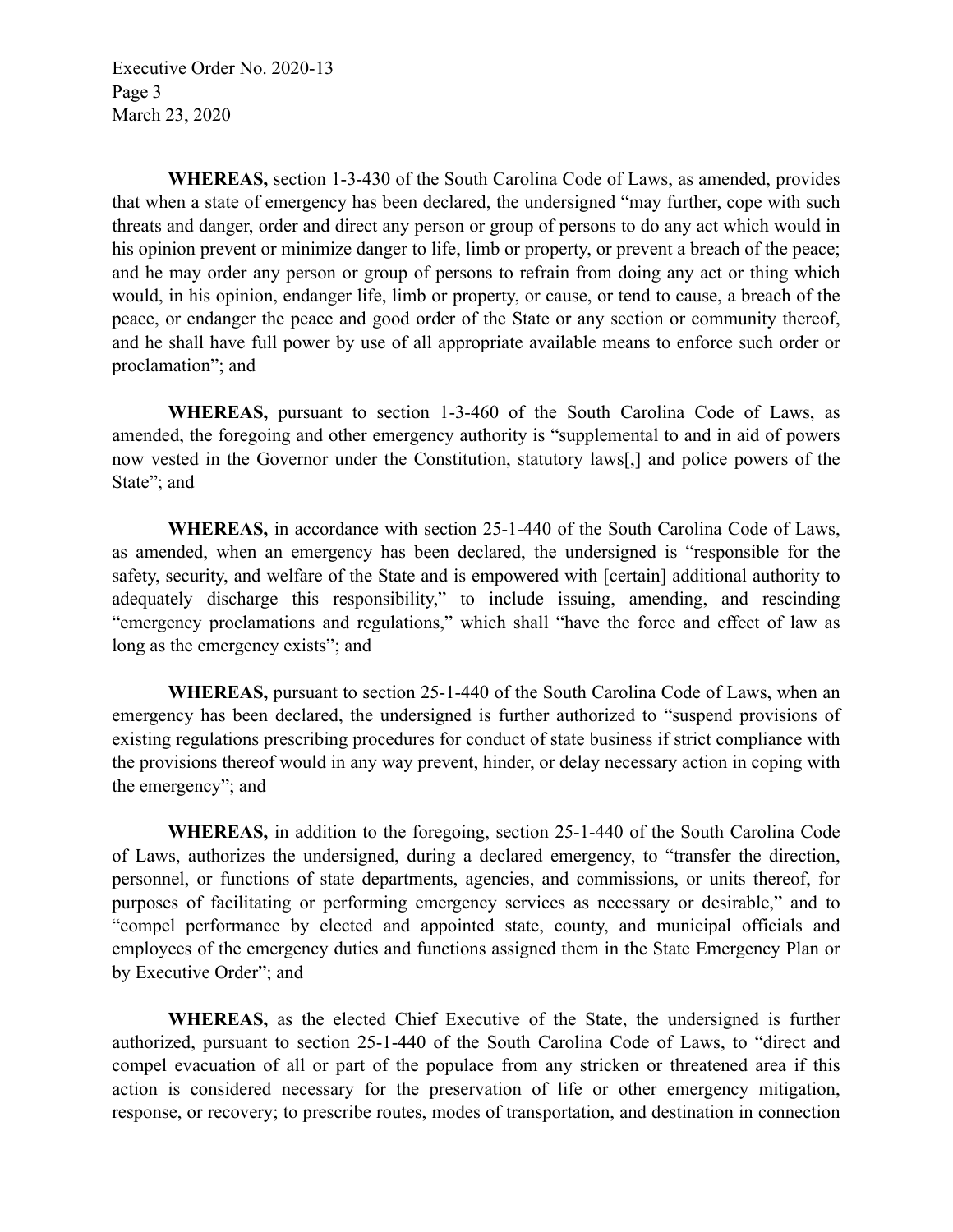Executive Order No. 2020-13 Page 4 March 23, 2020

with evacuation; and to control ingress and egress at an emergency area, the movement of persons within the area, and the occupancy of premises therein"; and

**WHEREAS,** in the context of a public health emergency, section 25-1-440(e) of the South Carolina Code of Laws, also "authorizes the deployment and use of any resources and personnel including, but not limited to, local officers and employees qualified as first responders, to which the plans apply and the use or distribution of any supplies, equipment, materials, and facilities assembled, stockpiled, or arranged to be made available pursuant to this act"; and

**WHEREAS,** in accordance with section 16-7-10(A) of the South Carolina Code of Laws, as amended, "[i]n any area designated by the Governor in his proclamation that a state of emergency exists, and during the duration of the proclamation, it is unlawful for a person to: violate a provision in the proclamation including, but not limited to, any curfew set forth by the proclamation; congregate, unless authorized or in their homes, in groups of three or more and to refuse to disperse upon order of a law enforcement officer; or wilfully fail or refuse to comply with any lawful order or direction of any law enforcement officer"; and

**WHEREAS,** it is axiomatic that "[t]he health, welfare, and safety of the lives and property of the people are beyond question matters of public concern, and reasonable regulations and laws designed to preserve and protect the same are clearly contained in the police power inherent in the sovereign." 1980 S.C. Op. Att'y Gen. 142 (Sept. 5, 1980); and

**WHEREAS,** for the aforementioned and other reasons, and in recognition and furtherance of the undersigned's responsibility to provide for and ensure the health, safety, security, and welfare of the people of the State of South Carolina during a declared emergency, and pursuant to the cited authorities and other applicable law, the undersigned has determined that the evolving public health threat posed by COVID-19 requires additional proactive action by the State of South Carolina and the implementation and enforcement of further extraordinary measures to slow the spread of COVID-19, minimize the strain on healthcare providers, and otherwise respond to and mitigate the evolving public health threat posed by this emergency.

**NOW, THEREFORE,** by virtue of the authority vested in me as Governor of the State of South Carolina and pursuant to the Constitution and Laws of this State and the powers conferred upon me therein, I hereby order and direct as follows:

# **Section 1. Authorizing Law Enforcement to Maintain Order, Ensure Public Safety, and Preserve Public Health During the State of Emergency**

To prepare for and respond to the ongoing and potential impacts associated with COVID-19, and the evolving public health threat posed by the same, and to maintain peace and good order during the State of Emergency, pursuant to the cited authorities and other applicable law, I hereby determine, order, and direct as follows: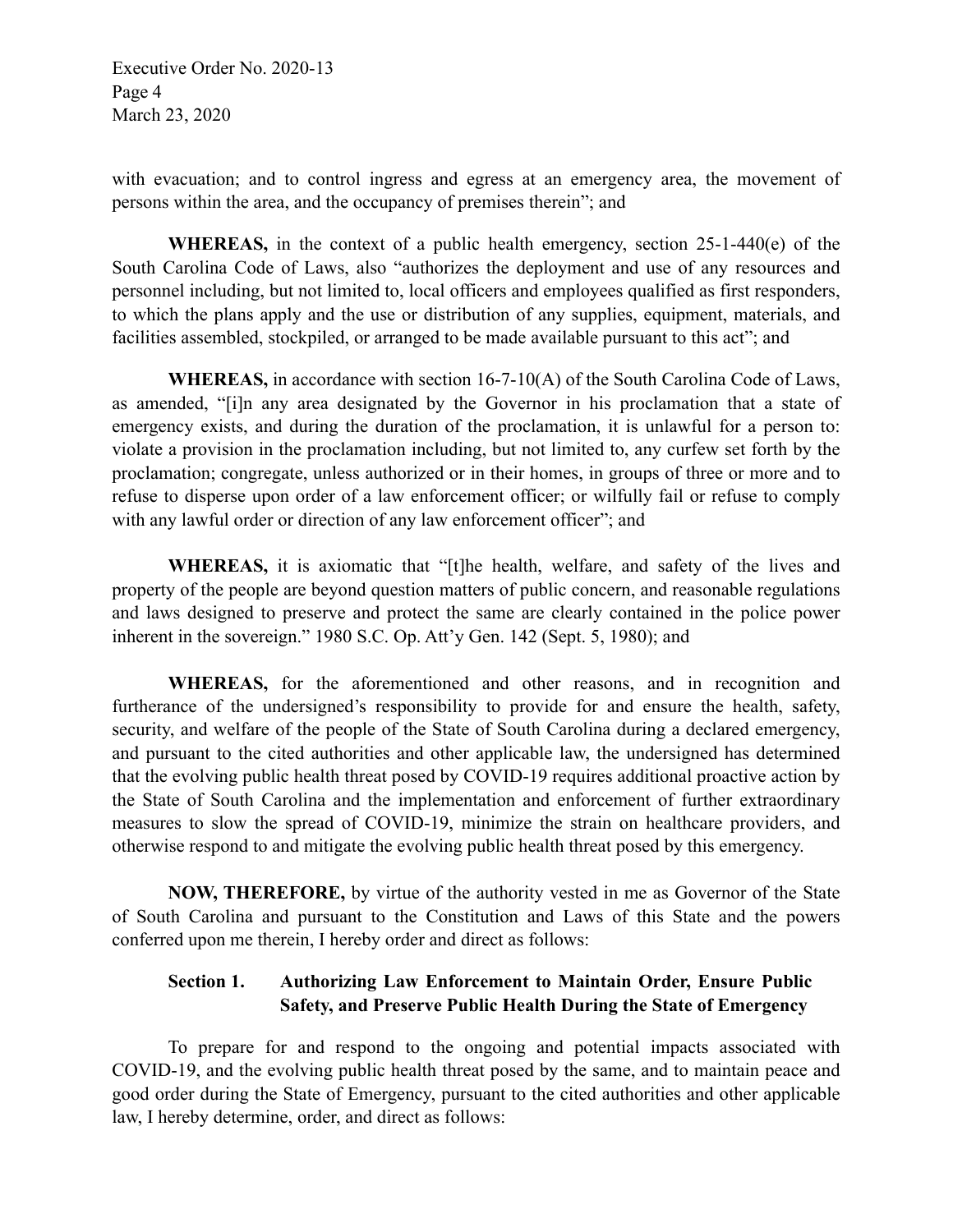Executive Order No. 2020-13 Page 5 March 23, 2020

A. I have determined that the State of South Carolina must promptly undertake and implement additional measures to slow the spread of COVID-19, minimize the current and future strain on healthcare providers, and otherwise respond to and mitigate the evolving public health threat posed by this emergency. It is axiomatic that "[t]he health, welfare, and safety of the lives and property of the people are beyond question matters of public concern, and reasonable regulations and laws designed to preserve and protect the same are clearly contained in the police power inherent in the sovereign." 1980 S.C. Op. Att'y Gen. 142 (Sept. 5, 1980). In recognition and furtherance of the undersigned's responsibility to provide for and ensure the health, safety, security, and welfare of the people of the State of South Carolina during a declared emergency, and in accordance with the President's Coronavirus Guidelines for America, the State must promote and facilitate effective "social distancing" practices, and as necessary and appropriate and to the extent allowed by state and federal law, require and enforce the same to maintain peace and good order during the State of Emergency.

B. I hereby authorize any and all law enforcement officers of the State, or any political subdivision thereof, to do whatever may be deemed necessary to maintain peace and good order during the State of Emergency and to enforce the provisions of any Order issued by the undersigned in connection with the same.

C. I hereby authorize, order, and direct any and all law enforcement officers of the State, or any political subdivision thereof, in accordance with section 16-7-10 of the South Carolina Code of Laws and other applicable law, to prohibit or disperse any congregation or gathering of people, unless authorized or in their homes, in groups of three (3) or more people, if any such law enforcement official determines, in their discretion, that any such congregation or gathering of people poses, or could pose, a threat to public health.

D. Pursuant to section 16-7-10(A) of the South Carolina Code of Laws, any individual who "refuse[s] to disperse upon order of a law enforcement officer," "wilfully fail[s] or refuse[s] to comply with any lawful order or direction of any law enforcement officer," or otherwise violates any provision of any Order issued by the undersigned in connection with the State of Emergency "is guilty of a misdemeanor and, upon conviction, must be fined not more than one hundred dollars or imprisoned for not more than thirty days."

E. In accordance with section 1-3-440(4) of the South Carolina Code of Laws, I further authorize, order, and direct any State, county, or city official to enforce the provisions of this Order and any prior or future Orders issued in connection with the present State of Emergency, as necessary and appropriate, in the courts of the State by injunction, mandamus, or other appropriate legal action.

F. I further authorize and instruct the South Carolina Law Enforcement Division, in consultation with the Attorney General of South Carolina, to provide any necessary and appropriate supplemental guidance to law enforcement agencies, departments, or officers of the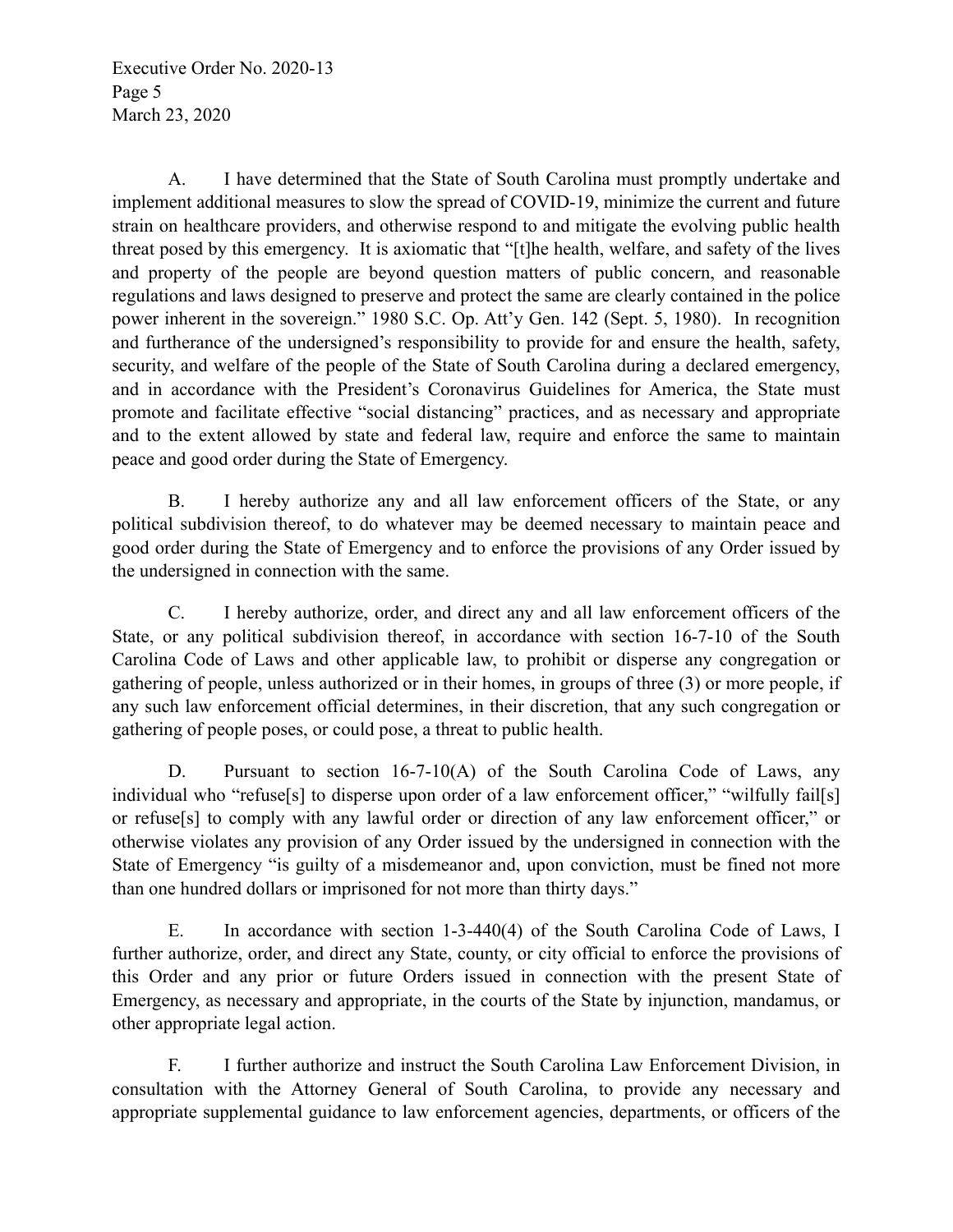Executive Order No. 2020-13 Page 6 March 23, 2020

State, or any political subdivision thereof, regarding the interpretation, application, or enforcement of section 16-7-10 of the South Carolina Code of Laws.

G. If or to the extent that any political subdivision of this State seeks to adopt or enforce a local ordinance, rule, regulation, or other restriction that conflicts with this Order, this Order shall supersede and preempt any such local ordinance, rule, regulation, or other restriction.

### **Section 2. Law Enforcement Assistance and Support**

To maintain peace and good order during the State of Emergency, and to assist and support law enforcement authorities in connection with the same, pursuant to the cited authorities and other applicable law, I hereby determine, order, and direct as follows:

A. I hereby authorize law enforcement agencies or departments in this State to enter into mutual aid agreements in connection with the State of Emergency, pursuant to Title 23, Chapter 20 of the South Carolina Code of Laws, "for the purpose of providing the proper and prudent exercise of public safety functions across jurisdictional lines, including, but not limited to, multijurisdictional task forces, criminal investigations, patrol services, crowd control, traffic control and safety, and other emergency service situations."

B. In accordance with section 23-20-60 of the South Carolina Code of Laws, as amended, I hereby waive the requirement for a written mutual aid agreement for law enforcement services for the duration of the State of Emergency.

### **Section 3. General Provisions**

This Order is not intended to create, and does not create, any individual right, privilege, or benefit, whether substantive or procedural, enforceable at law or in equity by any party against the State of South Carolina, its agencies, departments, political subdivisions, or other entities, or any officers, employees, or agents thereof, or any other person. If any section, subsection, paragraph, subparagraph, sentence, clause, phrase, or word of this Order is for any reason held to be unconstitutional or invalid, such holding shall not affect the constitutionality or validity of the remaining portions of this Order, as the undersigned would have issued this Order, and each and every section, subsection, paragraph, subparagraph, sentence, clause, phrase, and word thereof, irrespective of the fact that any one or more other sections, subsections, paragraphs, subparagraphs, sentences, clauses, phrases, or words hereof may be declared to be unconstitutional, invalid, or otherwise ineffective.

This Order is effective immediately and shall remain in effect for the duration of the State of Emergency unless otherwise modified, amended, or rescinded by subsequent Order. Further proclamations, orders, and directives deemed necessary to ensure the fullest possible protection of life and property during this State of Emergency shall be issued orally by the undersigned and